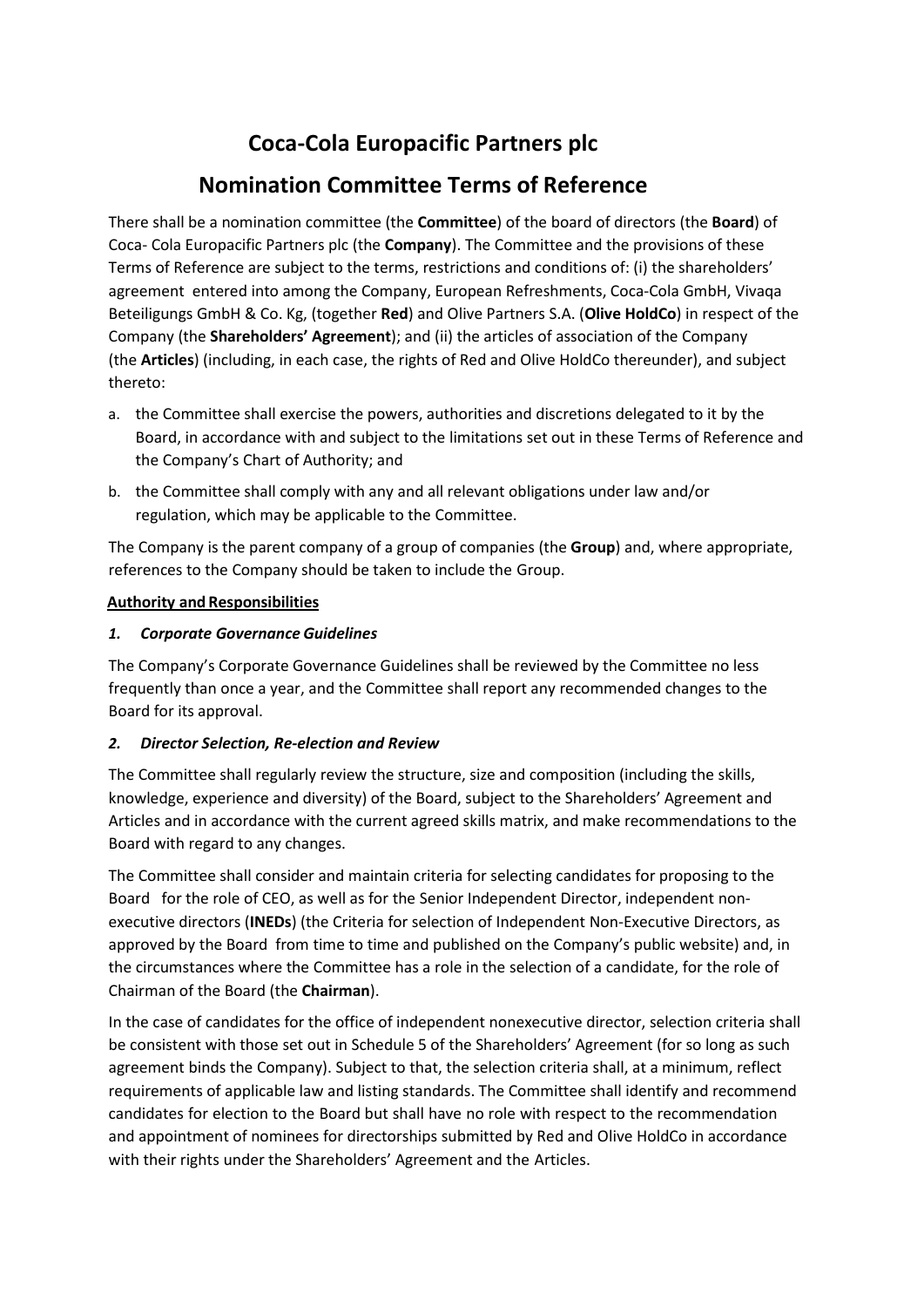Where the Committee has a role in the selection of a candidate, the Committee should require that there is a clear candidate specification and that the requirements of the role including the time commitment expected are communicated to candidates. The other commitments of a candidate should be disclosed and appropriately considered. The Committee shall notify the remuneration committee of any proposed candidate in a timely fashion and work in good faith with the remuneration committee in respect of the remuneration package of that candidate. On appointment to the board, the Committee shall provide the INED with a formal letter of appointment setting out the Company's expectation of their role, time commitment and involvement outside board meetings.

The Committee shall make recommendations to the Board concerning the re-appointment of any INED at the conclusion of their specified term and also the proposal to shareholders on annual reelection of INEDs by shareholders having given due regard to their performance and ability to continue to contribute to the Board in the light of the knowledge, skills and experience required and the need for progressive refreshment of the Board.

## *3. Other Director Issues*

The Committee shall also:

- consider issues involving potential conflicts of interest of Directors, members of committees and candidates for proposal to the Board;
- where appropriate make recommendations to the Board regarding the continuation in office of any Director at any time, including the suspension or termination of service of an executive director as an employee of the Company;
- be provided with appropriate and timely training, both in the form of an induction programme for new members and on an ongoing basis for all members; and
- if circumstances require, retain independent counsel or other professional advisors to assist it in carrying out its responsibilities. The Company will pay for all such resources required by the Committee including any ordinary administrative expenses that are necessary or appropriate in carrying out its duties.

## *4. Evaluations of Board and Succession Planning*

The Committee shall oversee the evaluation of the Board and shall give full consideration to succession planning, including the development of a diverse pipeline, for directors (other than directors nominated by Red or Olive HoldCo) and other senior executives in the course of the work of the Committee, taking into account the challenges and opportunities facing the Company, and the skills and expertise that will, therefore, be needed on the Board and for executive leadership in the future. Subject to the Shareholders' Agreement and the Articles, the Committee shall make recommendations to the Board concerning formulating plans for succession for both executive and non-executive directors (other than directors nominated by Red or Olive HoldCo) and in particular for the key roles of the Chairman and CEO.

The Committee shall further oversee the strategy of CCEP for succession planning and talent management including diversity and carry out high level monitoring as it thinks fit of the implementation of that strategy.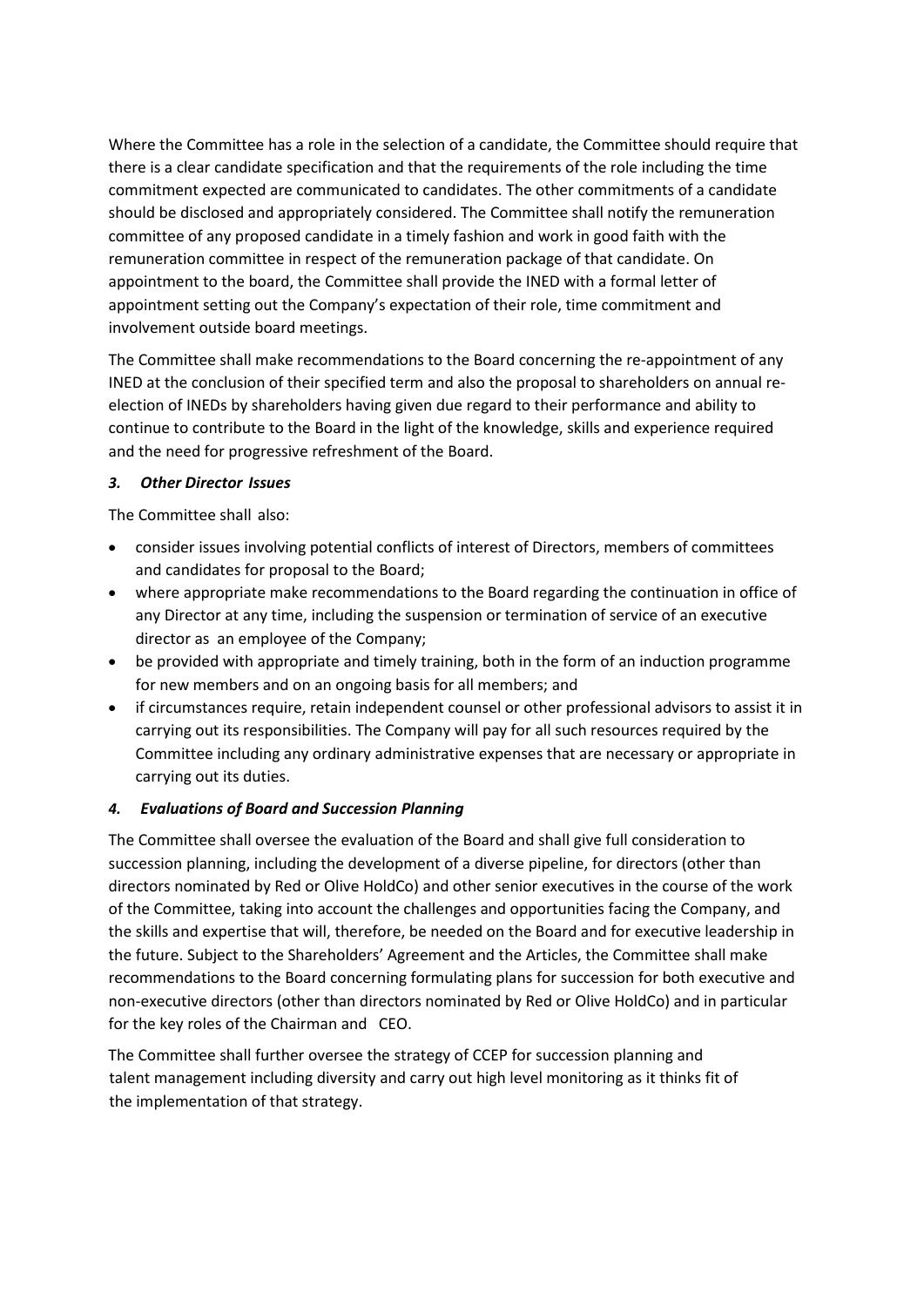## *5. Culture and workforce*

The Committee shall assess and monitor the Company's culture.

The Committee shall ensure that diversity, succession and talent policies and practices within the Company are in line with the Company's purpose and values, and support the desired culture. It shall take an active role in helping the Board set diversity objectives and strategies for the Company and in monitoring the impact of diversity initiatives. It shall also take an active role in assessing leadership and in monitoring leadership and talent development programmes.

The Committee shall ensure effective engagement with, and encourage participation from, relevant stakeholders including (but not limited to) the workforce, in relation to diversity, succession and talent policies and practices, ensuring that the views of relevant stakeholders are understood and considered as appropriate by the Committee and the Board.

## *6. Consultants and Resources*

Except in relation to the appointment of the nominees of Red and Olive HoldCo in accordance with their rights under the Shareholders' Agreement and the Articles, the Committee shall have the authority to engage and terminate any search firm to be used to identify director candidates, and to approve the terms of any such engagement and the fees of any such consultant or search firm to assist in discharging Committee responsibilities. The Company will provide reasonable funding and staff resources to the Committee as requested.

## *7. Reporting*

The Committee shall report its actions and recommendations to the Board after each Committee meeting.

The Committee shall produce a report to be included in the Company's Annual Report about its activities and the process used to make appointments, explaining if external advice or open advertising has not been used. Where an external agency has been used, it shall be identified in the Annual Report and a statement made as to whether it has any connection with the Company. The Committee's report should also include a statement of the Board's policy on diversity, including gender and ethnic diversity, any measurable objectives that it has set for implementing the policy, and progress on achieving the objectives.

#### **Operations of the Committee**

## *1. Composition*

The Committee will have five members, the majority of whom shall be independent non-executive directors. There will be at least three independent non-executive directors on the Committee at any time, who shall be appointed by the Board. If the Equity Proportion (as defined in the Articles) of Olive HoldCo is at least 15 percent, at least one member of the Committee shall be a director nominated to be a member of the Committee by Olive HoldCo. If the Equity Proportion of Red is at least 10 percent, at least one member of the Committee shall be a director nominated to be a member of the Committee by Red. The appointment of the members of the Committee nominated by Red and Olive HoldCo shall take effect upon the issue of such nomination by Red or Olive HoldCo (as applicable).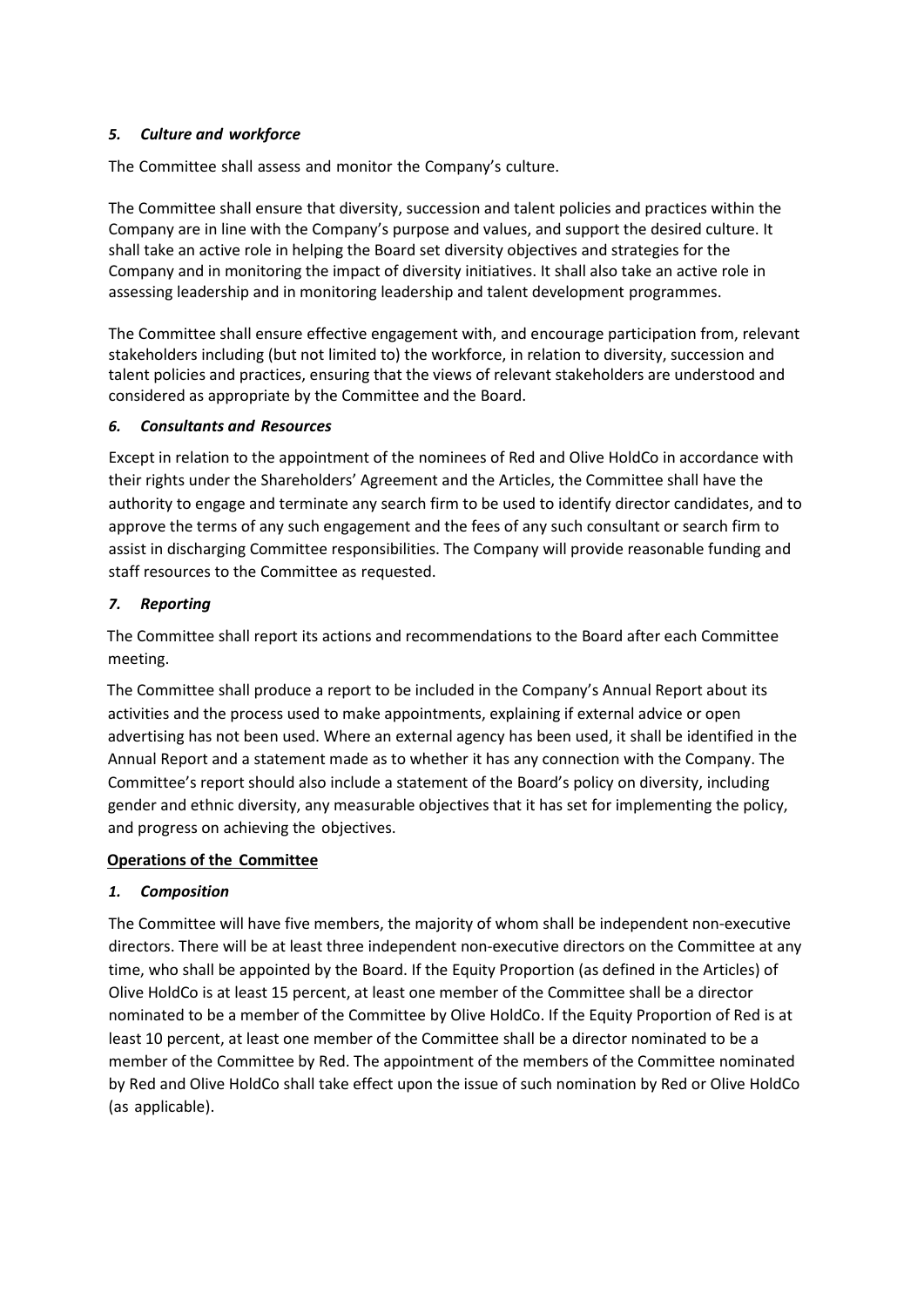Prior to making any nomination of a director to be a member of the Committee, each of Red and Olive will discuss the proposed nomination with the Board, although the decision on the nomination is to be made by them in their sole discretion.

Appointments to the Committee shall be for a period of up to three years, which may be extended for up to two further periods each of up to three years (up to a maximum of nine years):

- by the Board, in relation to the independent non-executive director members of the Committee, provided that such member continues to be eligible for membership of the Committee; or
- by Red or Olive HoldCo (as applicable), in relation to the members of the Committee nominated by Red or Olive HoldCo (as applicable).

The Board shall also designate a chairman of the Committee (the **Committee Chairman**) from amongst the independent non-executive directors on the Committee. The Committee Chairman shall be appointed for a term of up to three years which, if recommended by the Committee, may be extended by the Board for an additional term of three years (up to a maximum term of six consecutive years) provided that the Committee Chairman continues to be eligible for membership of the Committee.

## *2. Schedule of Meetings*

In order to discharge its responsibilities, the members of the Committee shall each year agree a schedule of meetings; additional meetings may be scheduled as required. The Committee shall meet at least three times a year at appropriate intervals and shall hold additional meetings as required.

Meetings of the Committee may be held in person or telephonically.

#### *3. Conduct of Meetings*

All determinations of the Committee shall be made either at a meeting duly constituted and held or by a written consent to the actions taken signed by all of the members of the Committee.

#### *4. Quorum and meeting attendance*

The quorum for a meeting of the Committee is:

- a sufficient number of independent directors to constitute a majority of the directors present at the meeting;
- if the equity proportion (as defined in the Articles) of Olive HoldCo is fifteen percent or more, at least one Olive HoldCo nominated director; and
- if the equity proportion (as defined in the Articles) of Red is ten percent or more, at least one Red nominated director.

If a quorum is not present at a Committee meeting within 60 minutes of the time appointed for the start of the meeting, the meeting will be adjourned to the same time and place on the following working day. Notice of any such adjourned meeting shall be given to all Committee members. The quorum for any such reconvened meeting shall be a majority of Committee members.